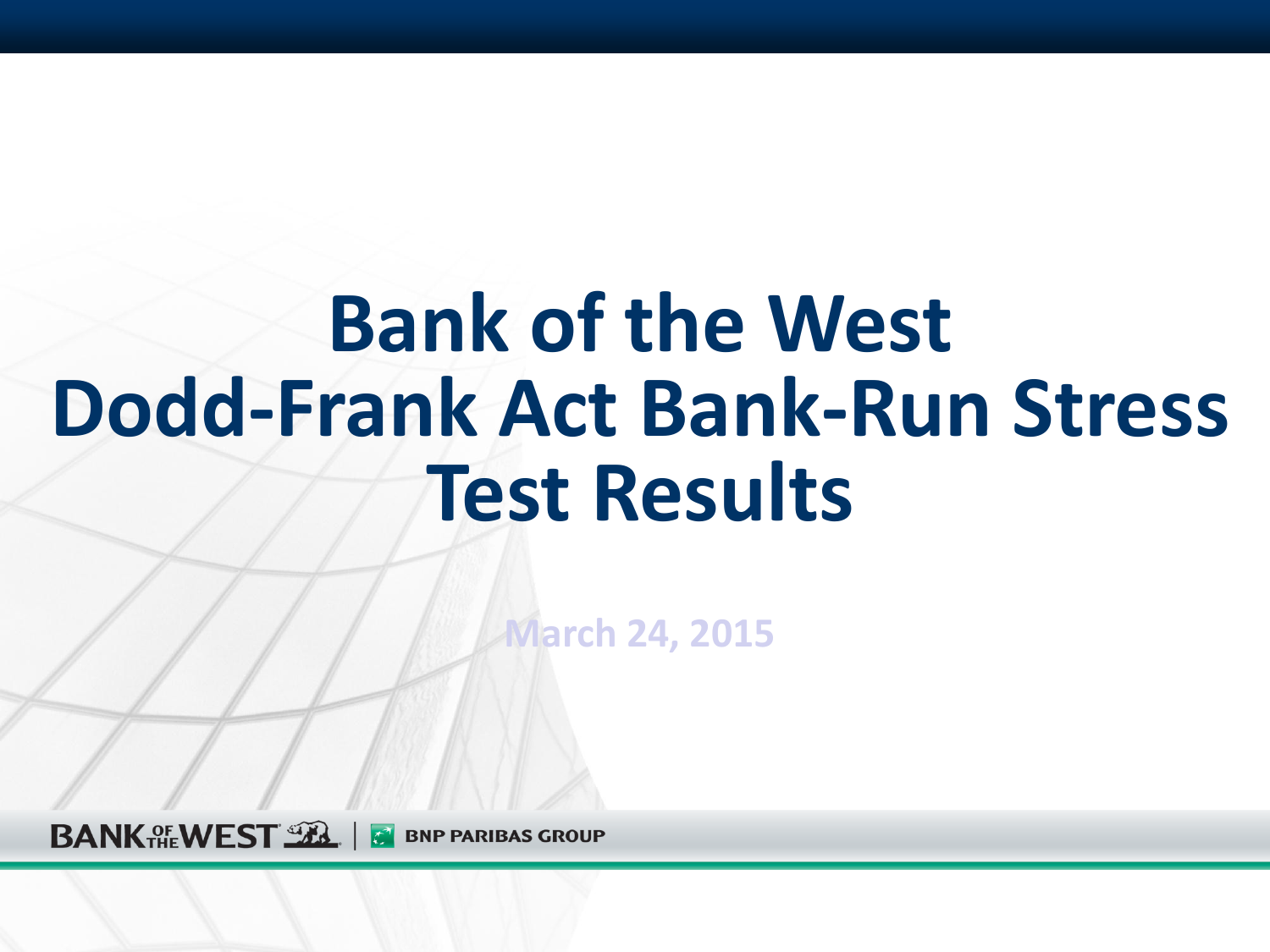## Bank of the West Review

**Bank of the West ("the Bank") is a State of California chartered bank serving customers from over 600 retail and commercial banking locations in 19 Western and Midwestern states as well as New York, Chicago, Dallas and Atlanta.**

**The Bank offers a diversified portfolio of products and services for our customers including:**

- **Personal Banking**  Branch, online, mobile and telephone banking services to meet the needs of the individuals, families and communities we serve
- **Small and Medium Enterprise Banking**  Financing, cash management and financial advice for small and medium‐sized businesses and entrepreneurs
- **Commercial Banking**  Commercial lending combined with the breadth of products and expertise of a global financial institution
- **Wealth Management**  Wealth planning, investment management, personal banking, retirement, trust and estate services designed to meet the needs of affluent individuals and families
- **National Finance**  Credit products for homes, vehicles and other major consumer purchases

#### **The Bank is wholly owned by BancWest Corporation, a financial holding company, which is a wholly owned subsidiary of BNP Paribas ("BNPP"), which:**

- Is a leading bank in the Eurozone with headquarters in Paris
- Has more than 188,000 employees and has a presence in 75 countries
- Maintains leading businesses in Europe, a significant presence in the United States and strong positions in Asia and the emerging markets

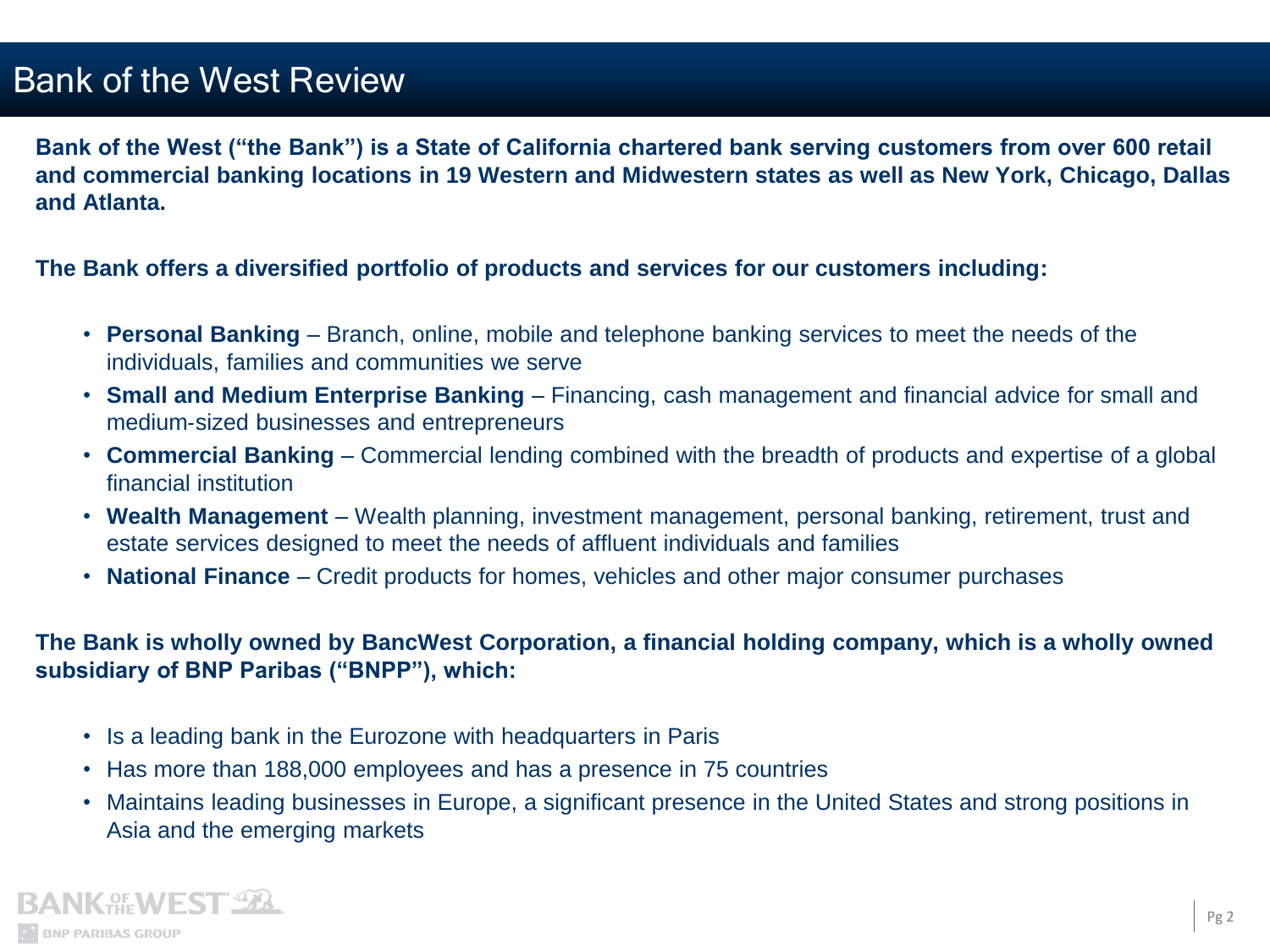### Bank of the West Run Stress Test Results and Process

**Regulations implementing Dodd**‐**Frank Act stress testing ("DFAST") require the Bank to apply various economic and financial assumptions to the Bank's portfolio and publicly disclose those results.**

The Bank projects financial results over a nine quarter forecast horizon, starting October 1, 2014 and ending on December 31, 2016. Capital actions included in this stress test disclosure include quarterly common dividend payments equal to the Bank's trailing four quarter average of dividend payments as of September 30, 2014 and no common share repurchases, as required by the Dodd‐Frank Act. As such, capital actions in this disclosure may differ from the Bank's planned capital actions.

#### **Disclosure requirements include:**

- Description of risks included and methodologies used in stress test
- Aggregate cumulative financial estimates of major income statement categories
- Cumulative dollar loss and loss rates by portfolio
- Explanation of most significant causes for changes in capital ratios
- Beginning, ending and minimum values of capital ratios

This is not a forecast of economic conditions, but rather hypothetical scenarios designed by regulators to help assess the strength and resilience of financial institutions in the event of severe economic and financial environments. Summary information regarding the Supervisory Adverse and Supervisory Severely Adverse Scenarios are included in this disclosure. For additional information on these scenarios, please refer to the 2015 Supervisory Scenarios for Annual Stress Tests Required under the Dodd-Frank Wall Street Reform and Consumer Protection Act of 2010, published by the Federal Deposit *Insurance Corporation on October 23, 2014.***NK AFWEST SZL** 

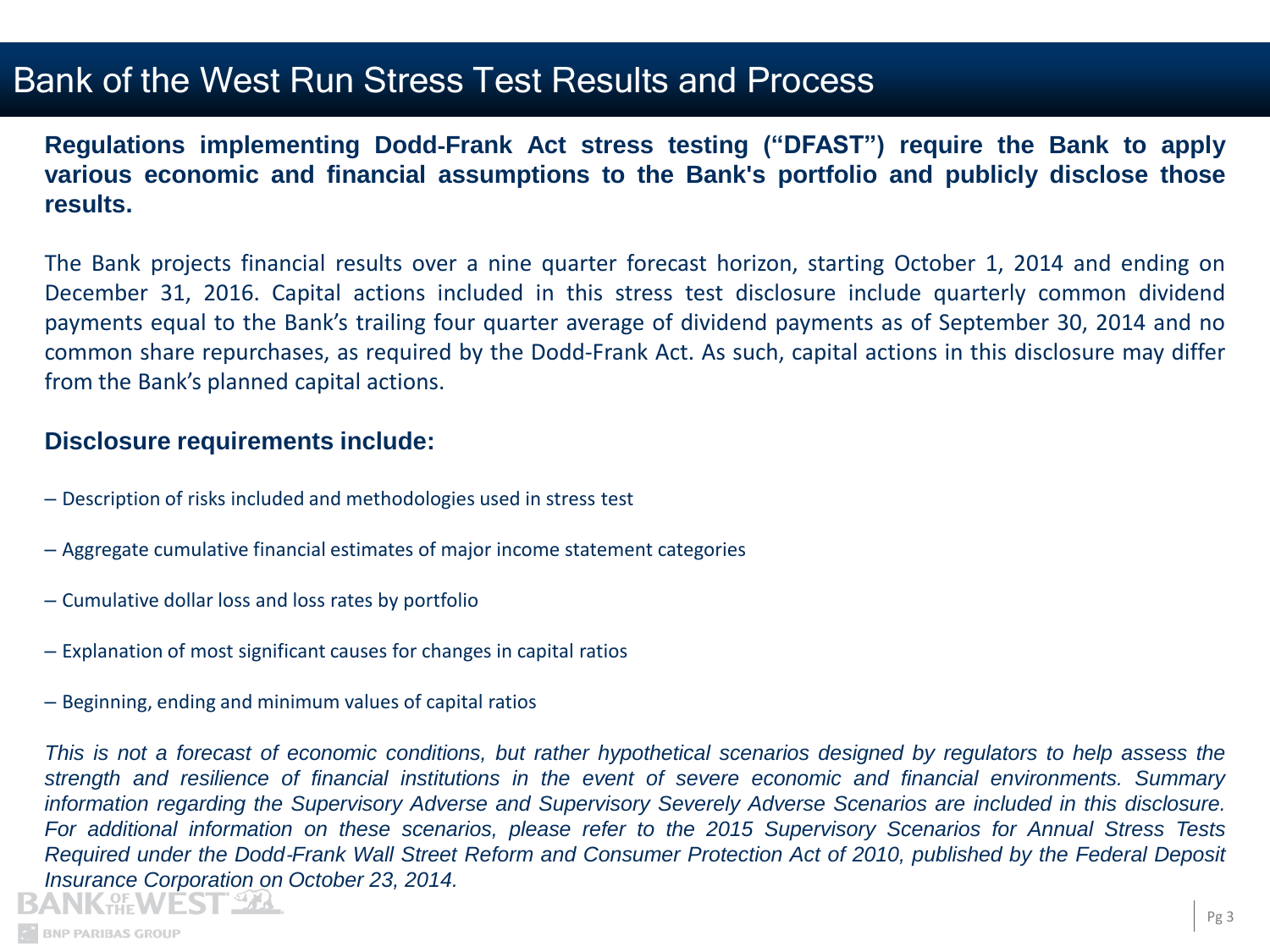## Description of the Supervisory Adverse Scenario

The Supervisory Adverse Scenario provided by the FDIC is a mild recessionary scenario characterized by a global weakening in economic activity, increasing U.S. inflationary pressures, and rapid increases in both short- and long-term U.S. Treasury rates.

#### **Gross Domestic Product and Unemployment**

- A mild recession begins in the fourth quarter of 2014, with U.S. Real GDP dropping 0.5% peak to trough over three quarters.
- The economies of the euro area, United Kingdom, and Japan all experience recessions. Also, developing Asia experiences below-trend growth. The euro area has modest price declines, while Japan experiences a sustained period of deflation steeper than the euro area.
- There is a moderate increase in unemployment, as the U.S. unemployment rate increases by 1.9 percentage points, peaking at 8% in 2016.

#### **U.S. Real Estate and Equity Prices**

- Commercial real estate prices fall by 16% nationwide, and residential real estate prices decline by 13% nationally.
- Financial markets decline, with the S&P 500 Index falling by 25% from peak-to-trough, and market volatility rises.

#### **Inflation and Interest Rates**

- The U.S. economy experiences a significant rise in core inflation, with headline CPI increasing to 4% in the third quarter of 2015 and remaining elevated through the forecast horizon.
- Treasury yields across the maturity spectrum increase. Short-term interest rates reach 5.25% by the end of 2017, and longer-term Treasuries rise as well, but at a slower rate that results in a flatter yield curve compared to the base scenario.
- Mortgage rates increase through 2017 and peak at 7.6%.

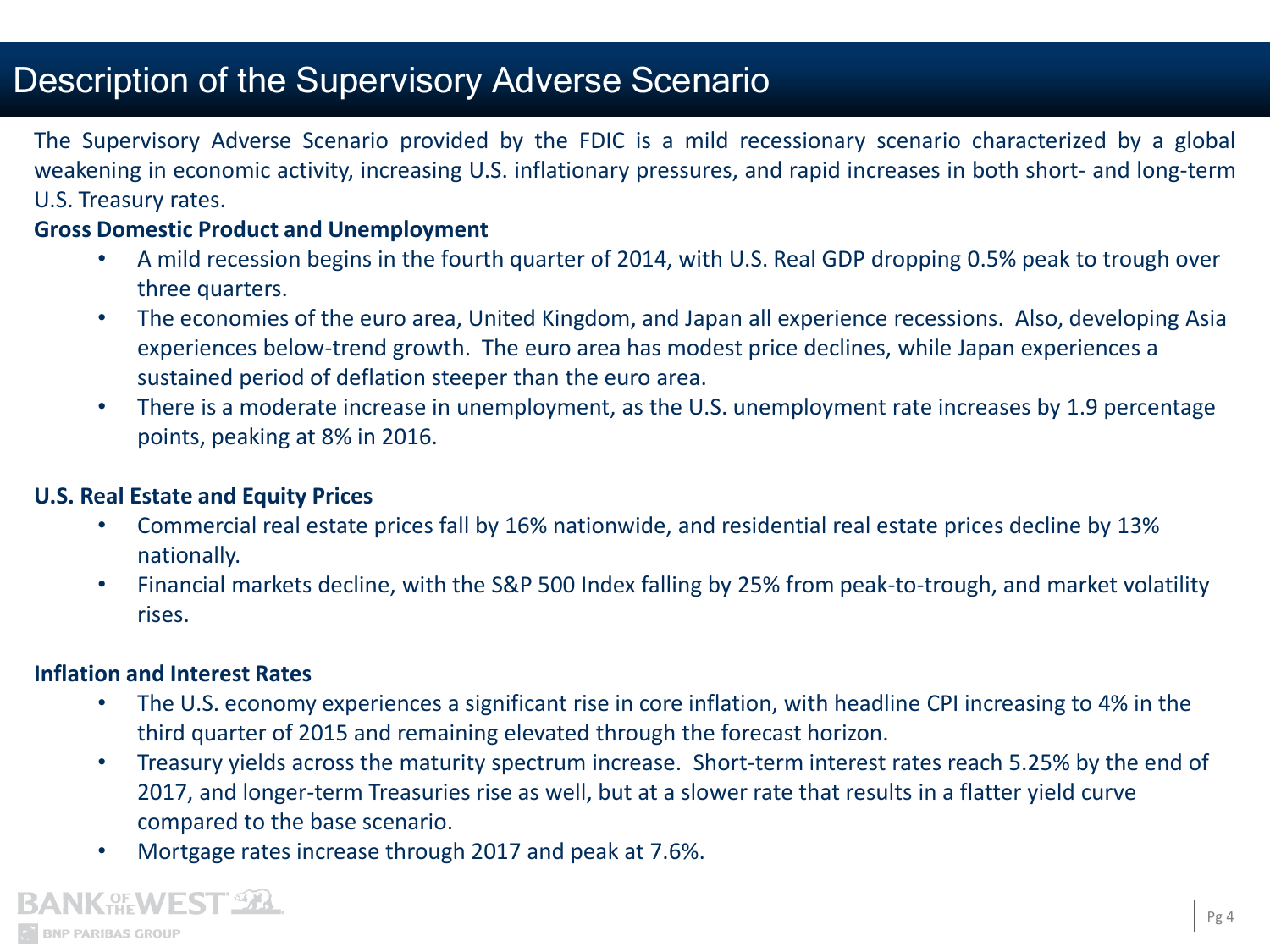## Description of the Supervisory Severely Adverse Scenario

The Supervisory Severely Adverse Scenario provided by the FDIC is a deep recessionary scenario characterized by significant declines in Gross Domestic Product (GDP) across the globe, large reductions in real estate prices, and falling equity markets.

#### **Gross Domestic Product and Unemployment**

- A deep global recession begins in the fourth quarter of 2014, with U.S. Real GDP dropping 4.5% peak-totrough over five quarters.
- The economies of the euro area, United Kingdom, and Japan all experience a broad-based contraction. Also, developing Asia experiences below-trend growth. Economies dependent on imported oil, including developing Asia, Japan, and the euro area, are hit especially hard by increasing oil prices.
- There is a significant increase in unemployment, as the U.S. unemployment rate increases by 4 percentage points, peaking at 10% in 2016.

#### **U.S. Real Estate and Equity Prices**

- Commercial real estate prices fall by more than 30% nationwide, and residential real estate prices decline by 25% nationally.
- Financial markets plummet, with the S&P 500 Index falling by 60% from peak-to-trough, and market volatility increases.

#### **Inflation and Interest Rates**

- Higher oil prices in the near-term drive an increase in the CPI with prices rising as much as 4.25% year-overyear early in the forecast period before falling back.
- Treasury yields across the maturity spectrum are significantly lower than in the base scenario, and short-term interest rates remain near zero through 2017.
- Mortgage rates increase through 2015 to 5% before falling and flattening in the following periods.
- Spreads on investment-grade corporate bonds jump approximately 330 basis points at their peak.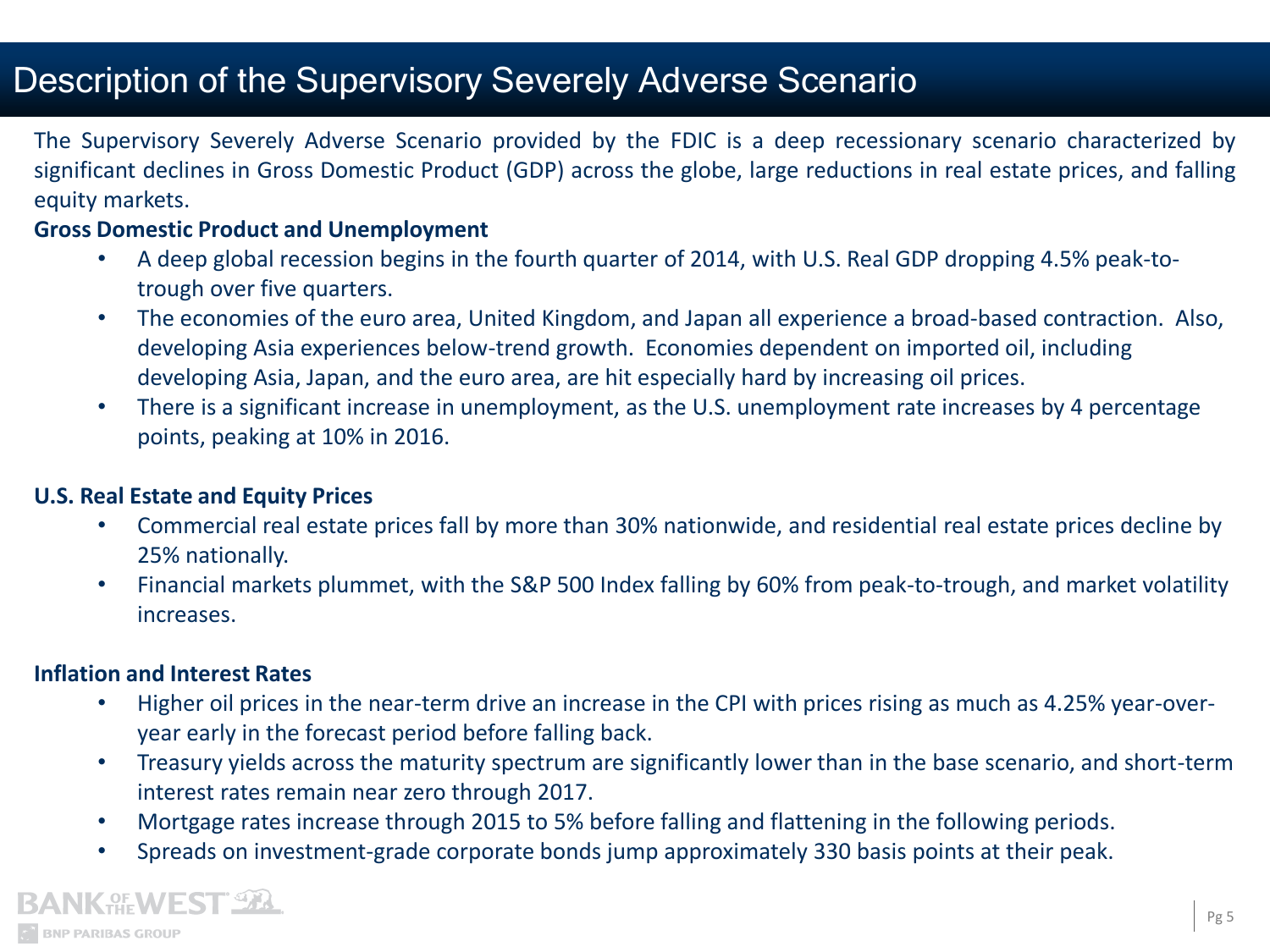| <b>CREDIT</b>                     | Risk of loss resulting from the failure of a borrower or counterparty to honor its financial or<br>contractual obligations to the Bank.                                                                                                                                                                |
|-----------------------------------|--------------------------------------------------------------------------------------------------------------------------------------------------------------------------------------------------------------------------------------------------------------------------------------------------------|
| <b>LIQUIDITY</b>                  | Risk that the Bank is unable to liquidate assets to satisfy debt or deposit obligations as they come<br>due or fund increases in assets.                                                                                                                                                               |
| <b>MARKET</b><br><b>VALUATION</b> | Risk of loss due to a decline in market sensitive items or items recorded at fair value.                                                                                                                                                                                                               |
| <b>OPERATIONAL</b>                | Risk of loss from external events or inadequate or failed internal processes, people or<br>systems. This risk includes idiosyncratic events, such as disruption in Information Technology (IT)<br>systems, errors and omissions in processes and fraudulent activity by internal and external parties. |

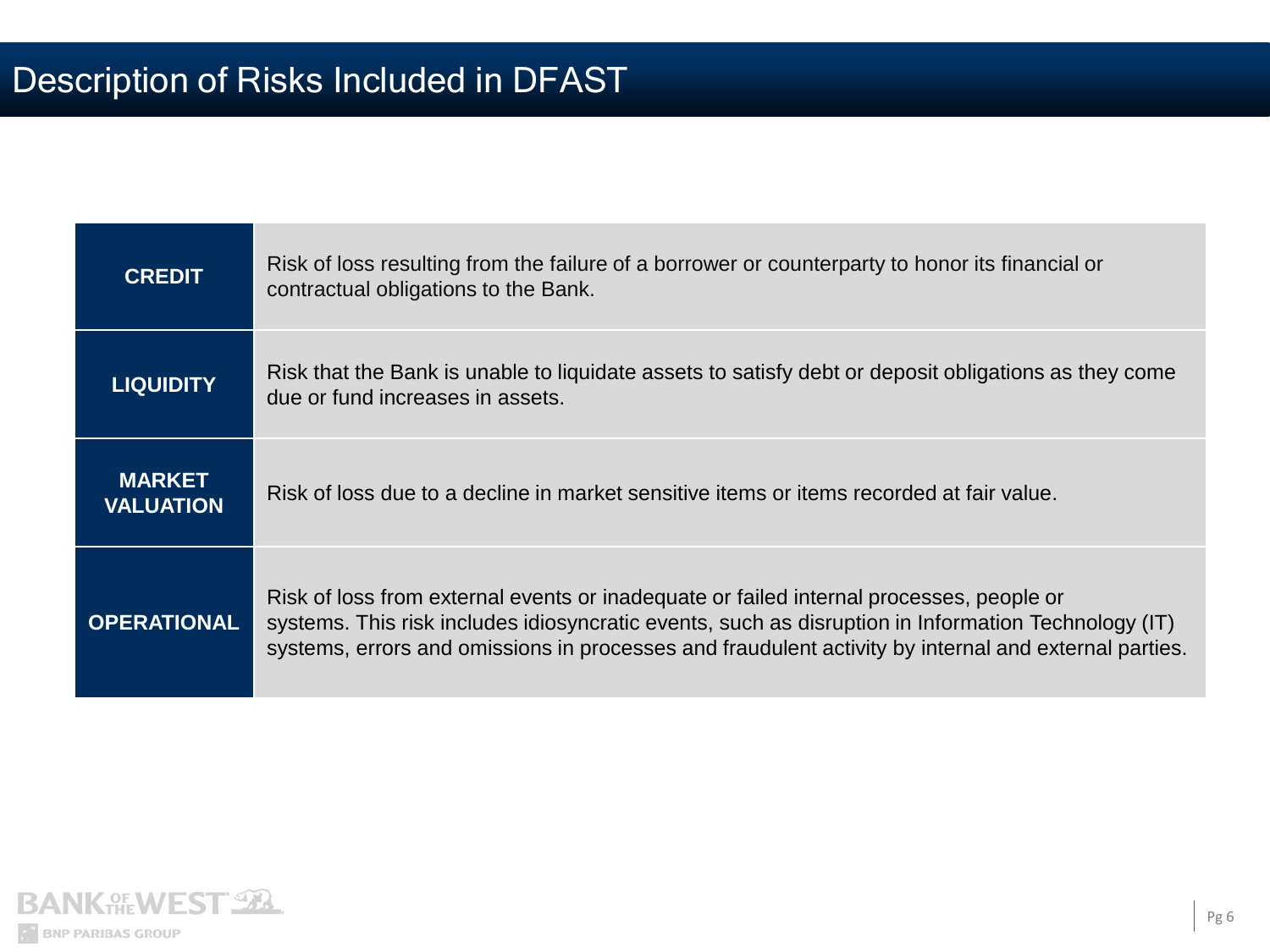## Summary of Capital & Risk Components Captured in DFAST Projections

|                                                     | <b>CAPITAL COMPONENTS</b>                                                                                                                                                                                                               | <b>KEY RISKS CAPTURED</b>                                                                                                                                                      |
|-----------------------------------------------------|-----------------------------------------------------------------------------------------------------------------------------------------------------------------------------------------------------------------------------------------|--------------------------------------------------------------------------------------------------------------------------------------------------------------------------------|
| <b>PRE-PROVISION NET</b><br><b>REVENUE ("PPNR")</b> | • Projections based on macroeconomic<br>factors<br>• Major assumptions for growth and runoff<br>are reviewed with lines of businesses                                                                                                   | • Interest rate<br>• Operational<br>• Liquidity<br>• Prepayment and other options                                                                                              |
| <b>OTHER INCOME RELATED</b><br><b>ITEMS</b>         | • Net realized gains and losses on sales of<br>securities and other-than-temporary<br>impairment ("OTTI")                                                                                                                               | • Credit<br>• Liquidity<br>• Interest rate<br>• Market valuation                                                                                                               |
| <b>PROVISIONS FOR CREDIT</b><br><b>LOSSES</b>       | • Projections of expected losses, allowance<br>for loan and lease losses and nonperforming<br>assets<br>• Function of underlying commercial and consumer<br>loan characteristics                                                        | <b>Credit Risk:</b><br>• Changes in probability of default and loss<br>given default (loss severity)<br>• Changes in commitment utilization                                    |
| <b>CAPITAL RATIOS AND</b><br><b>PROJECTIONS</b>     | • Risk-weighted assets computed with<br>correlation to historical Call Report trends<br>• Quarterly capital action projections for each quarter<br>reflect 2014 dividend amounts continuing at same<br>pace across the planning horizon | • Enterprise-wide risk assessment<br>• Capital adequacy process including<br>governance and challenge<br>• Internal controls, data quality, process<br>maturity and model risk |

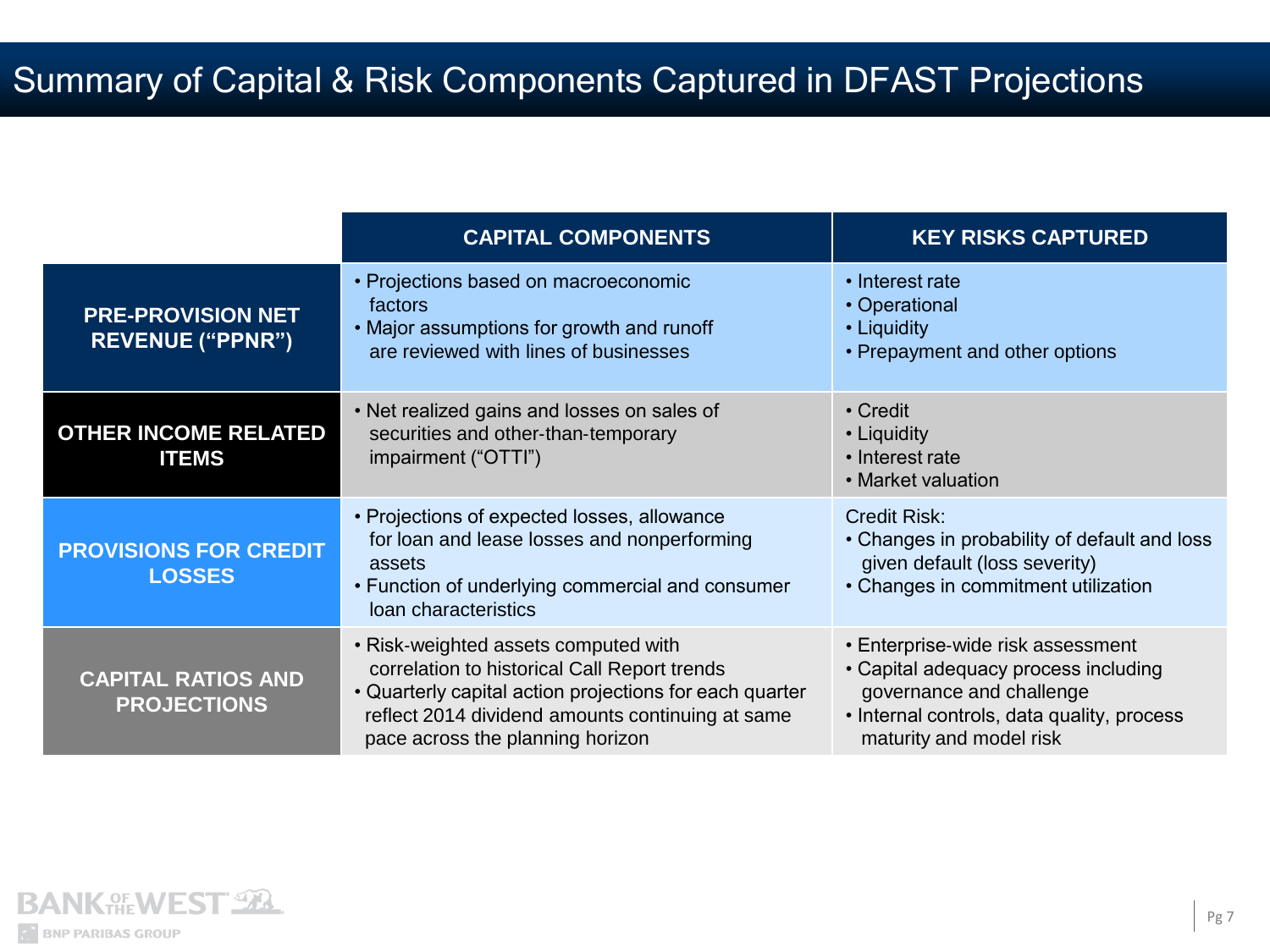**Severely Adverse Scenario PPNR \$1.2 Billion (October 1, 2014 – December 31, 2016)**

| <b>Scope</b>                               | Net interest income<br>Noninterest income and other fee related revenues excluding realized gains on investment<br>securities<br>Noninterest expense includes losses associated with operational risk                                                                                                                                                                                                                                                                                                                                                                 |
|--------------------------------------------|-----------------------------------------------------------------------------------------------------------------------------------------------------------------------------------------------------------------------------------------------------------------------------------------------------------------------------------------------------------------------------------------------------------------------------------------------------------------------------------------------------------------------------------------------------------------------|
| <b>Approach</b>                            | Net interest income components are based upon product level forecast for interest-earning<br>assets and interest-bearing liabilities by scenario<br>Loan yields and portfolio balances include assumptions for new business volumes,<br>prepayments and runoff<br>Available funding includes wholesale funds and advances from the Federal Home Loan Bank<br>$\bullet$<br>Fee revenues are tied to certain balance sheet forecasts and bank initiatives<br>Major components of noninterest expense are based upon economic scenarios and management's<br>expectations |
| <b>Types of Risks</b><br><b>Identified</b> | <b>Interest Rate</b><br>Liquidity<br>$\bullet$<br>• Operational<br>Prepayment and other options                                                                                                                                                                                                                                                                                                                                                                                                                                                                       |
| <b>Methodologies</b>                       | Statistical models are used for key performance indicators (growth) forecasts that link<br>macroeconomic variables<br>Net interest income output includes scheduled principal and projected prepayments based<br>on balance sheet forecast by scenario<br>Operational losses are based on historical experience and scenario analysis                                                                                                                                                                                                                                 |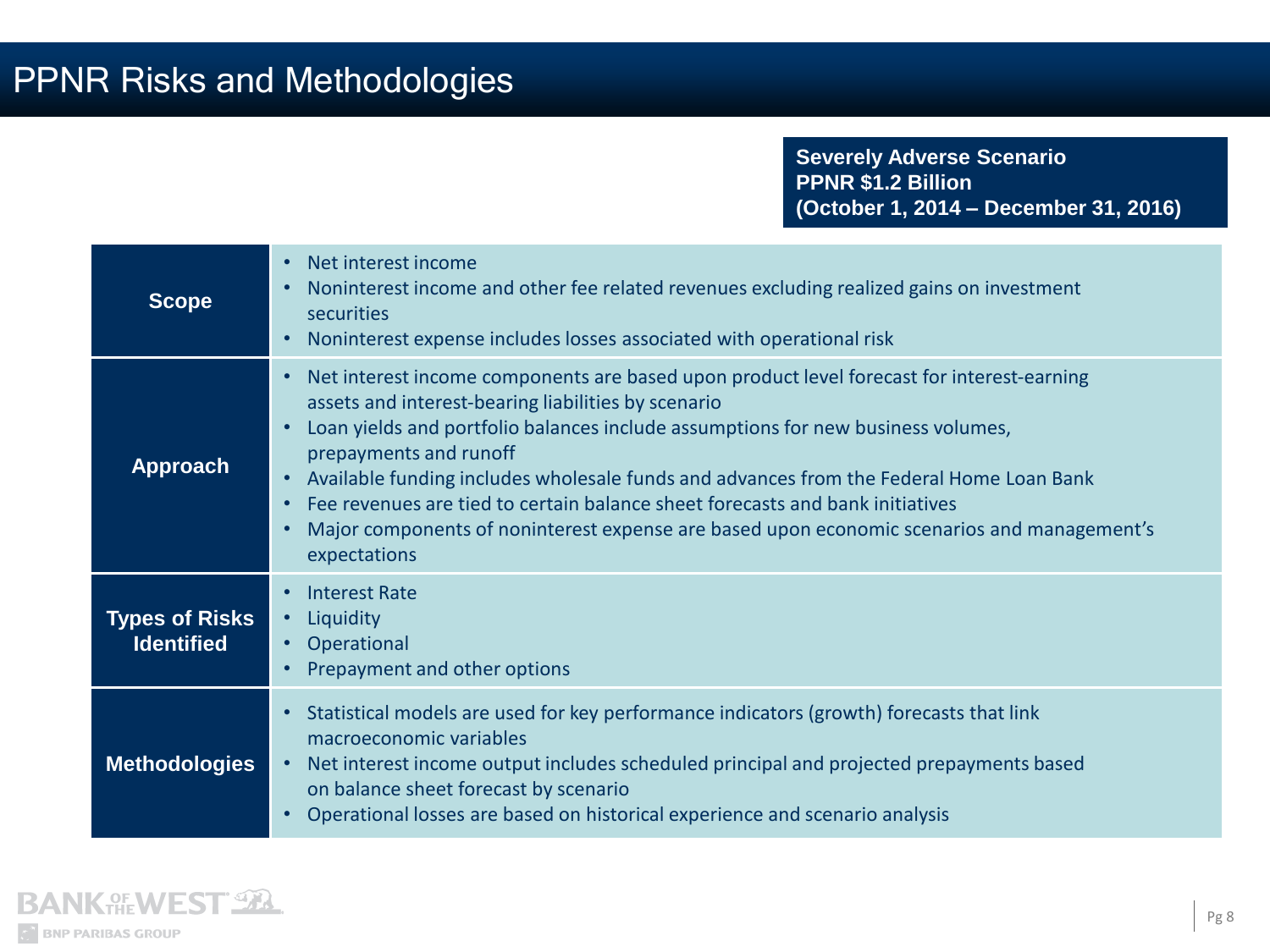## **Other Income Related Risks and Methodologies**

#### **Severely Adverse Scenario Other Revenue \$0.0 Billion (October 1, 2014 – December 31, 2016)**

| <b>Scope</b>                               | Includes the following revenue components not included in PPNR:<br>Net realized losses on investment securities<br>Other-than-temporary impairment ("OTTI") of investment securities                                                                                                                                                                                                                                                                                              |
|--------------------------------------------|-----------------------------------------------------------------------------------------------------------------------------------------------------------------------------------------------------------------------------------------------------------------------------------------------------------------------------------------------------------------------------------------------------------------------------------------------------------------------------------|
| <b>Approach</b>                            | OTTI projections are based upon varying methods, including qualitative analysis for the majority of the<br>Bank's portfolio as well as CUSIP-level projections and application of probability of default and loss given<br>default<br>Minimal OTTI is expected within the Bank's securities portfolio as most of the decline in the value<br>of these assets is expected to be temporary and due to factors other than credit, such as<br>illiquidity and interest rate movements |
| <b>Types of Risks</b><br><b>Identified</b> | Credit<br>Liquidity<br>$\bullet$<br>Interest rate<br>Market valuation                                                                                                                                                                                                                                                                                                                                                                                                             |
| <b>Methodologies</b>                       | The Bank uses the methods described below in addition to management's judgment for the valuation<br>of the Bank's investment security portfolios:<br>Discounted cash flow methodology for all asset classes<br>Prepayment estimates to adjust expected cash flows for mortgage-backed securities and lattice<br>approach for callable bonds                                                                                                                                       |

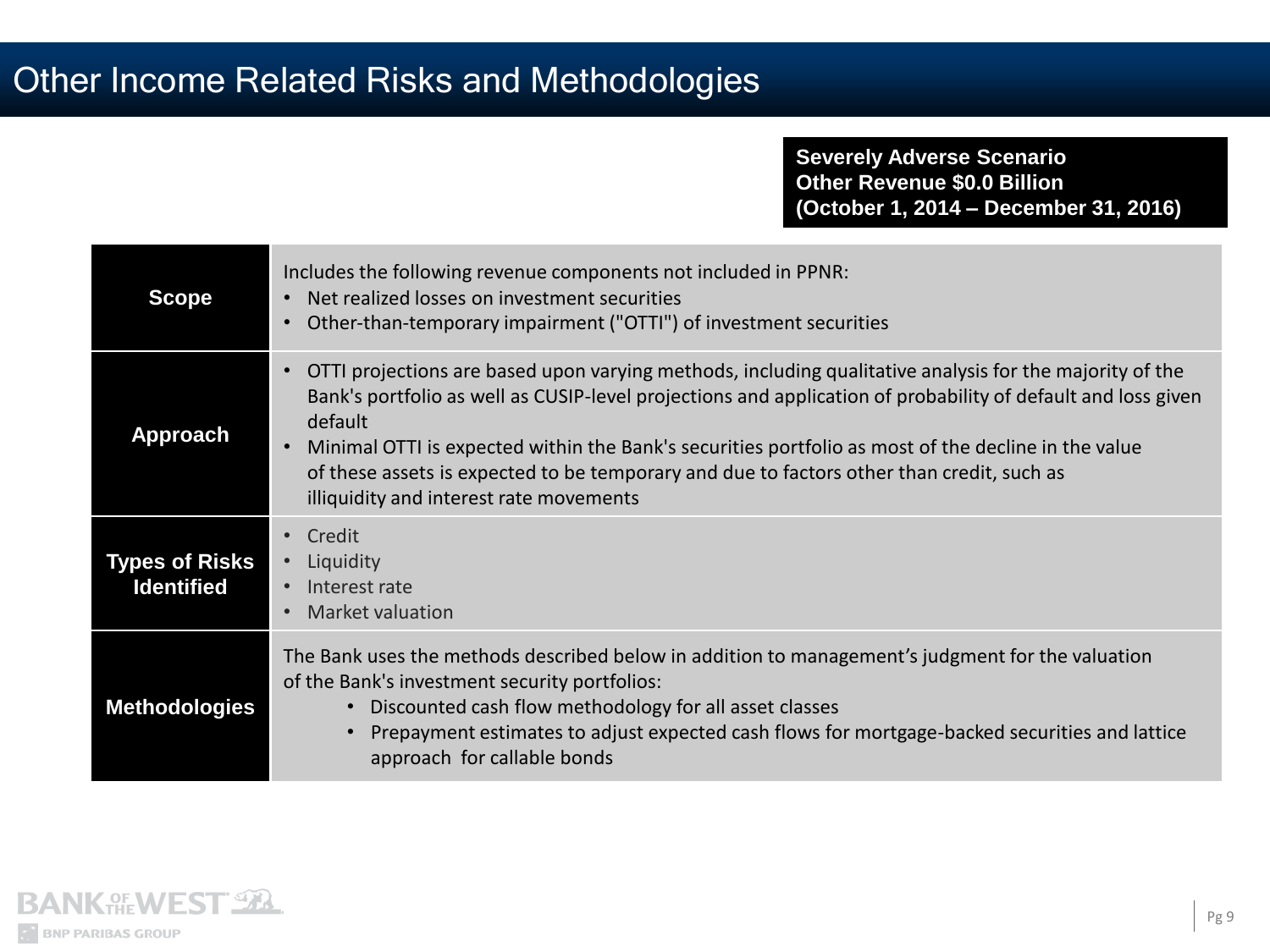**Severely Adverse Scenario Provision for Credit Losses \$2.2 Billion (October 1, 2014 – December 31, 2016)**

| <b>Scope</b>                               | Represents inherent credit-related loss retained in the Bank's loan portfolios and related commitments<br>$\bullet$                                                                                                                                                                                                                                                                                                                                                                                                                                                              |  |  |  |  |  |  |  |
|--------------------------------------------|----------------------------------------------------------------------------------------------------------------------------------------------------------------------------------------------------------------------------------------------------------------------------------------------------------------------------------------------------------------------------------------------------------------------------------------------------------------------------------------------------------------------------------------------------------------------------------|--|--|--|--|--|--|--|
| <b>Approach</b>                            | Expected losses are based on the composition and characteristics of loans and lines in the Bank's<br>$\bullet$<br>portfolio<br>Credit quality is modeled using the probability of default and loss given default with differing<br>$\bullet$<br>methodologies for commercial and consumer loans as follows:<br>• Commercial loans are assessed based upon the Bank's internal credit risk ratings and<br>estimated values of collateral<br>Consumer loans are assessed for credit quality by delinguency status, FICO migration and loan-to-<br>$\bullet$<br>value deterioration |  |  |  |  |  |  |  |
| <b>Types of Risks</b><br><b>Identified</b> | Credit risks, which are impacted by:<br>Probability of obligor or counterparty<br>• Loss severity<br>$\bullet$<br>downgrade or default<br>• Collateral valuation<br>• Consumer loan transition statuses<br>• Changes in commitment utilization<br>(current, delinquent, default)                                                                                                                                                                                                                                                                                                 |  |  |  |  |  |  |  |
| <b>Methodologies</b>                       | Statistical analyses that consider the inherent and idiosyncratic characteristics of the Bank's<br>$\bullet$<br>portfolio<br>• Reflects reserve levels estimated in accordance with accounting standards, regulatory<br>guidance and the Bank's internal accounting policies<br>Losses are not computed based upon banking industry averages and instead consider Bank specific<br>$\bullet$<br>characteristics such as geography, product mix and collateral requirements                                                                                                       |  |  |  |  |  |  |  |
|                                            |                                                                                                                                                                                                                                                                                                                                                                                                                                                                                                                                                                                  |  |  |  |  |  |  |  |

R.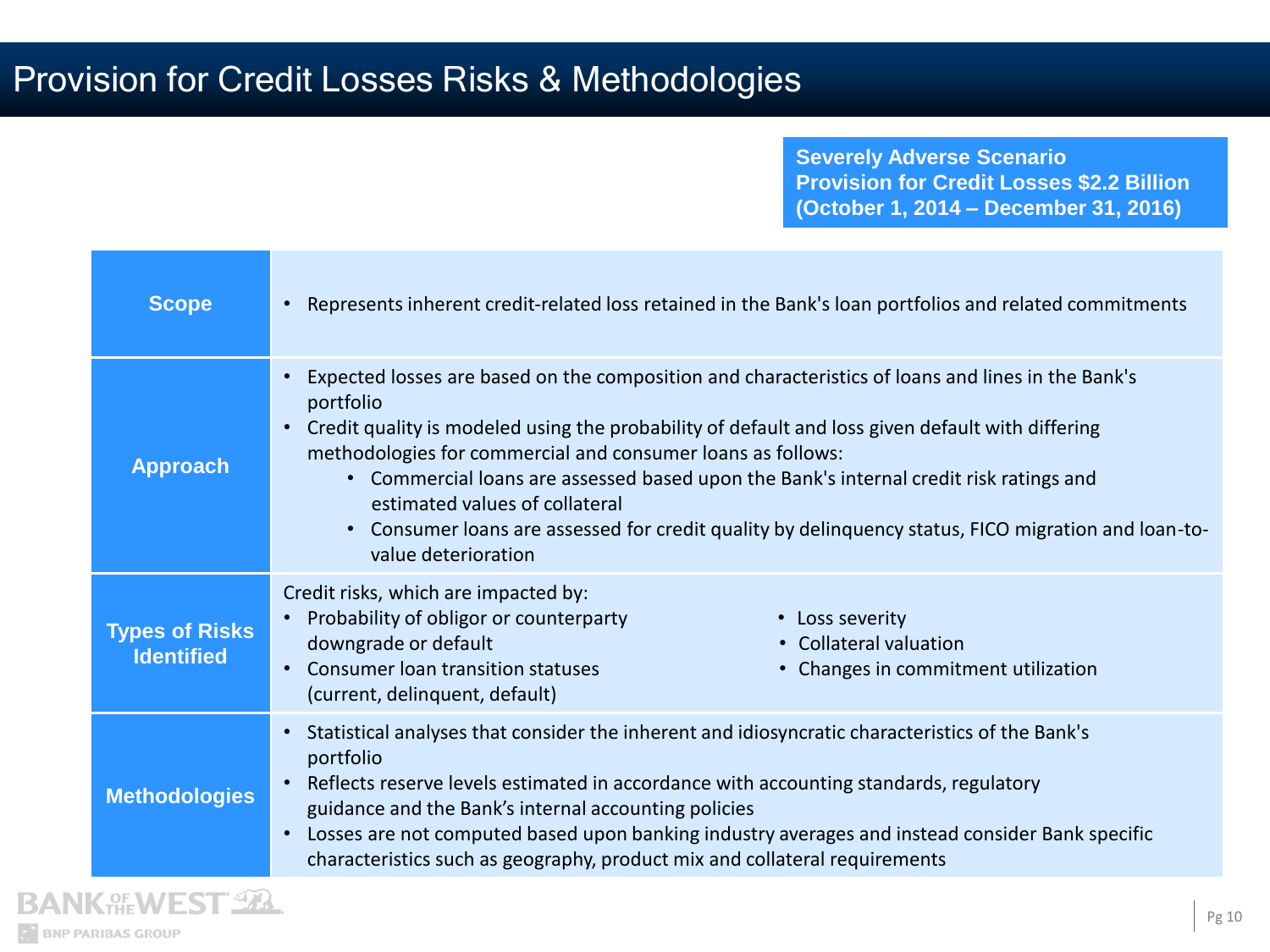## Capital Ratios and Projections Risks & Methodologies

**Severely Adverse Scenario Common Equity Tier 1 \$5.3 Billion (as of December 31, 2016)**

| <b>Scope</b>                               | Common Equity Tier 1 ("CET1"), Tier 1 Capital ("T1C"), Total Risk-Based Capital and Tier 1 Leverage Ratios<br>are computed on quarterly basis<br>Granular forecast of risk-weighted assets<br>$\bullet$                                                                                                                                                                                                                                                                                                                                                                                                                                                                                                                                                                                                                                                                                                                                                                     |
|--------------------------------------------|-----------------------------------------------------------------------------------------------------------------------------------------------------------------------------------------------------------------------------------------------------------------------------------------------------------------------------------------------------------------------------------------------------------------------------------------------------------------------------------------------------------------------------------------------------------------------------------------------------------------------------------------------------------------------------------------------------------------------------------------------------------------------------------------------------------------------------------------------------------------------------------------------------------------------------------------------------------------------------|
| <b>Approach</b>                            | Full projection of balance sheet and income statement for each scenario<br>$\bullet$<br>Projections reflect management's decision to opt out of including impact of Accumulated Other<br>$\bullet$<br>Comprehensive Income ("AOCI") in capital<br>Based upon Standardized Approach for Revised Regulatory Capital Guidelines (Basel III Standardized)<br>• Significant impact due to application of higher risk-weightings for deferred tax assets, High-<br>Volatility Commercial Real Estate ("HVCRE"), application of Simplified Supervisory Formula<br>("SSFA"), unused commitments less than one year, nonaccrual loans and restructured loans<br>On and off-balance sheet exposures were risk-weighted taking into account the prepayment, new<br>$\bullet$<br>volume and other outputs from the modeling process<br>Includes impact of disallowed deferred tax asset (where appropriate)<br>$\bullet$<br>Robust internal controls and governance review<br>$\bullet$ |
| <b>Types of Risks</b><br><b>Identified</b> | Enterprise-wide risk assessment and summary of the Bank's overall Capital Adequacy Process ("CAP")<br>$\bullet$<br>Robust governance structure with challenge from business units and executive management<br>$\bullet$<br>Model risk and process maturity covered in capital buffer and based on material risk assessment<br>$\bullet$<br>Internal controls framework<br>$\bullet$                                                                                                                                                                                                                                                                                                                                                                                                                                                                                                                                                                                         |
| <b>Methodologies</b>                       | Accumulation of all of the Bank's modeling processes for the forecast of the balance sheet, PPNR, losses<br>$\bullet$<br>and other elements<br>Capital buffer based on risk identification processes and risk assessment processes<br>$\bullet$                                                                                                                                                                                                                                                                                                                                                                                                                                                                                                                                                                                                                                                                                                                             |

R.

**ANK REWEST SEA**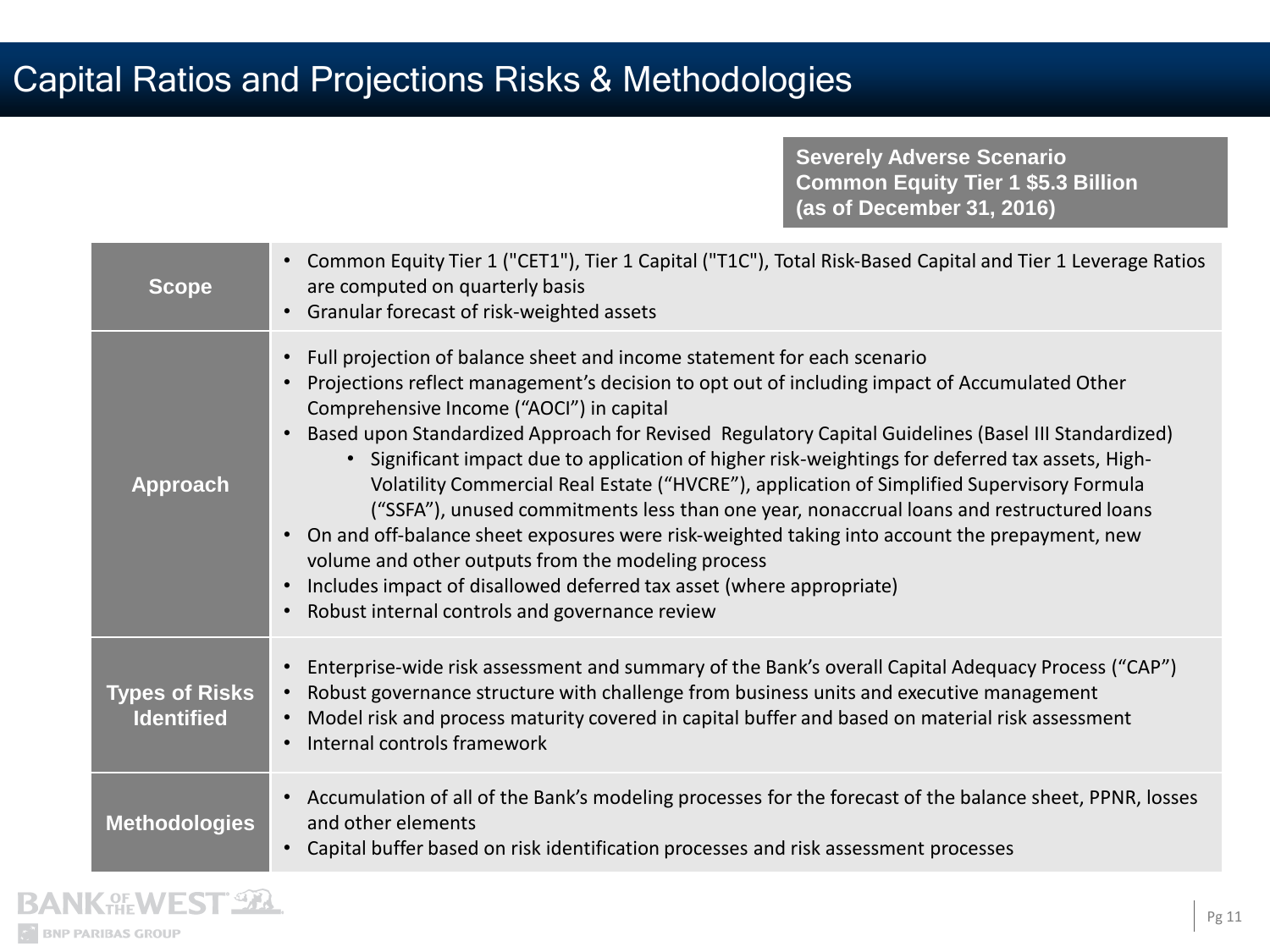## DFAST Supervisory Severely Adverse and Adverse Scenario Results

| Projected Loan Losses by Type of Loans for Q4 2014 through Q4 2016 |                                        |                                              |                                        |                                     |  |  |  |
|--------------------------------------------------------------------|----------------------------------------|----------------------------------------------|----------------------------------------|-------------------------------------|--|--|--|
|                                                                    |                                        | <b>Supervisory Severely Adverse Scenario</b> |                                        | <b>Supervisory Adverse Scenario</b> |  |  |  |
|                                                                    | 9-Quarter losses in<br><b>Billions</b> | Loss rate $(1)$                              | 9-Quarter losses in<br><b>Billions</b> | Loss rate $(1)$                     |  |  |  |
| <b>Loan Losses</b>                                                 | \$1.6                                  | 3.1%                                         | \$0.8\$                                | 1.5%                                |  |  |  |
| <b>First Lien Mortgages</b>                                        | 0.1                                    | 1.8                                          | 0.0                                    | 0.6                                 |  |  |  |
| Junior Liens and HELOCs                                            | 0.1                                    | 3.0                                          | 0.0                                    | 1.8                                 |  |  |  |
| Commercial and Industrial <sup>(2)</sup>                           | 0.2                                    | 3.0                                          | 0.1                                    | 1.4                                 |  |  |  |
| <b>Commercial Real Estate</b>                                      | 0.4                                    | 3.5                                          | 0.1                                    | 1.0                                 |  |  |  |
| <b>Credit Cards</b>                                                | 0.0                                    | 17.0                                         | 0.0                                    | 9.3                                 |  |  |  |
| Other Consumer <sup>(3)</sup>                                      | 0.4                                    | 3.0                                          | 0.3                                    | 2.0                                 |  |  |  |
| Other Loans <sup>(4)</sup>                                         | 0.3                                    | 3.8                                          | 0.2                                    | 2.2                                 |  |  |  |

Note: Totals may not sum due to rounding

(1) Loss rates are calculated by summing the nine quarters of losses and dividing by the nine‐quarter average balance for a given loan portfolio.

(2) Commercial and industrial loans include small- and medium- size enterprise loans and corporate cards.

(3) Other Consumer loans include automobile, boats and recreational vehicles.

(4) Other loans include equipment loans, equipment leases and loans secured by farmland.

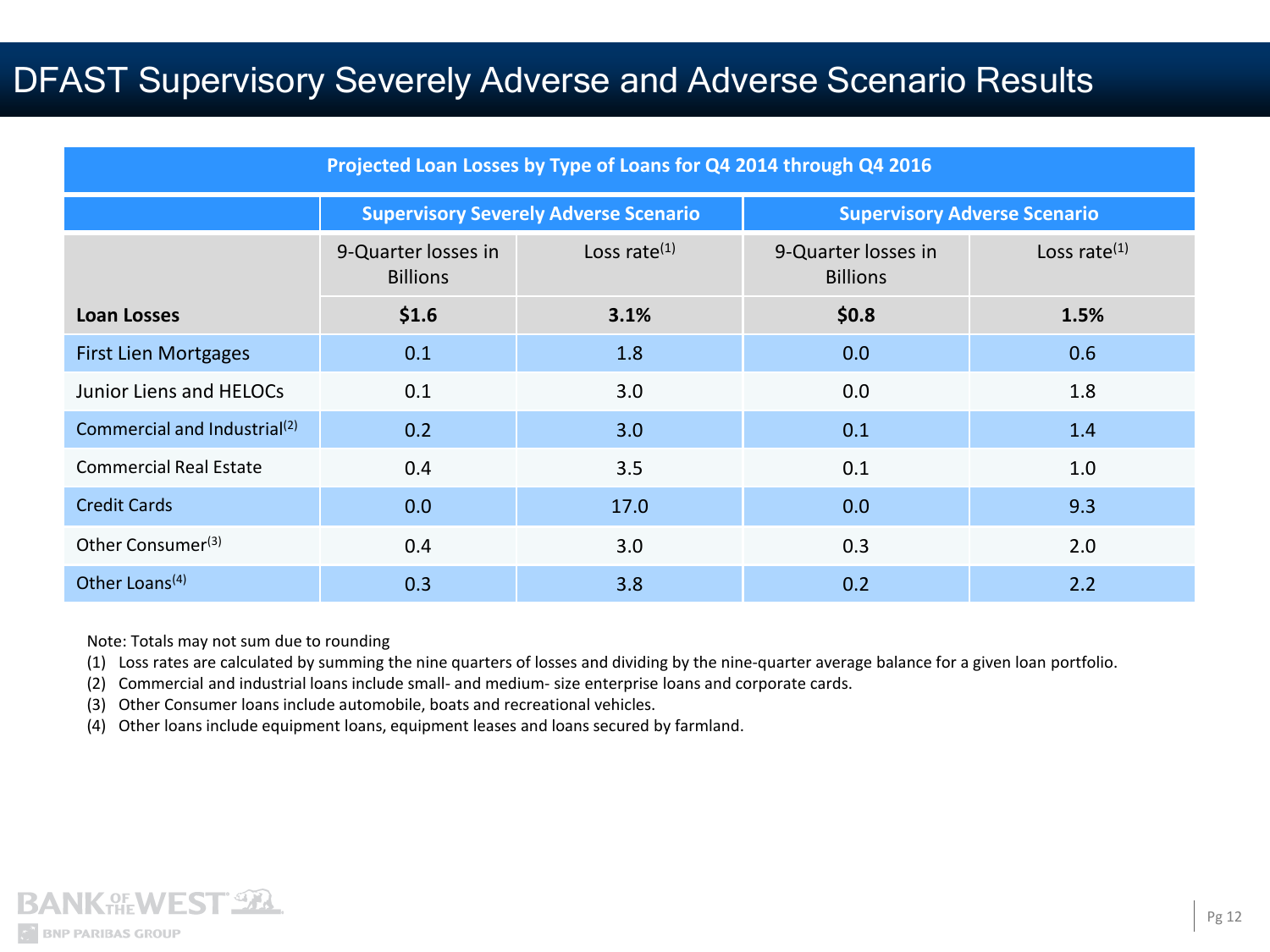## DFAST Supervisory Severely Adverse and Adverse Scenario Results (Cont.)

| <b>Calculated Capital Ratios(1)</b> |             |                                                         |                       |                                             |                       | <b>Bank of the West Cumulative Metrics</b> |                                        |                     |         |
|-------------------------------------|-------------|---------------------------------------------------------|-----------------------|---------------------------------------------|-----------------------|--------------------------------------------|----------------------------------------|---------------------|---------|
|                                     | Actual      | <b>Stressed Capital</b><br>Ratios - Severely<br>Adverse |                       | <b>Stressed Capital</b><br>Ratios - Adverse |                       | Well-Capitalized<br>Requirements           | (October 1, 2014 - December 31, 2016)  |                     |         |
|                                     |             |                                                         |                       |                                             |                       |                                            | $(5$ in billions)                      | Severely<br>Adverse | Adverse |
|                                     | 3Q14<br>(%) | 4Q16<br>(%)                                             | Lowest<br>$(%)^{(2)}$ | 4Q16<br>(%)                                 | Lowest<br>$(%)^{(2)}$ | $(%)^{(3)}$                                | Pre-provision net revenue              | \$1.2               | \$2.1   |
| Tier 1 Common Ratio <sup>(1)</sup>  | 13.7        | 9.6                                                     | 9.6                   | 11.4                                        | 11.4                  | N/A                                        | Other revenues                         | 0.0                 | 0.0     |
| Common Equity Tier 1<br>Ratio       | N/A         | 9.1                                                     | 9.1                   | 11.0                                        | 11.0                  | 6.5                                        | Provision for loan and lease<br>losses | (2.2)               | (1.1)   |
| Tier 1 Capital Ratio                | 13.7        | 9.1                                                     | 9.1                   | 11.0                                        | 11.0                  | 8.0                                        | Net income (loss) before<br>taxes      | (1.0)               | 1.0     |
| <b>Total Capital Ratio</b>          | 14.9        | 10.3                                                    | 10.3                  | 12.3                                        | 12.3                  | 10.0                                       |                                        |                     |         |
| Tier 1 Leverage Ratio               | 12.0        | 7.9                                                     | 7.9                   | 9.7                                         | 9.7                   | 5.0                                        |                                        |                     |         |

(1) Risk-weighted assets were calculated using the general risk-based capital approach for each quarter in 2014. Risk-weighted assets were calculated under the Basel III standardized capital risk-based approach beginning January 1, 2015 with the exception of the tier 1 common ratio which uses the general risk-based capital approach for all quarters.

(2) Lowest capital ratio over the nine-quarter projection horizon.

(3) Requirements to be well-capitalized under prompt corrective action provision. These ratios are in excess of the minimum requirements for the FDIC's capital adequacy purposes.

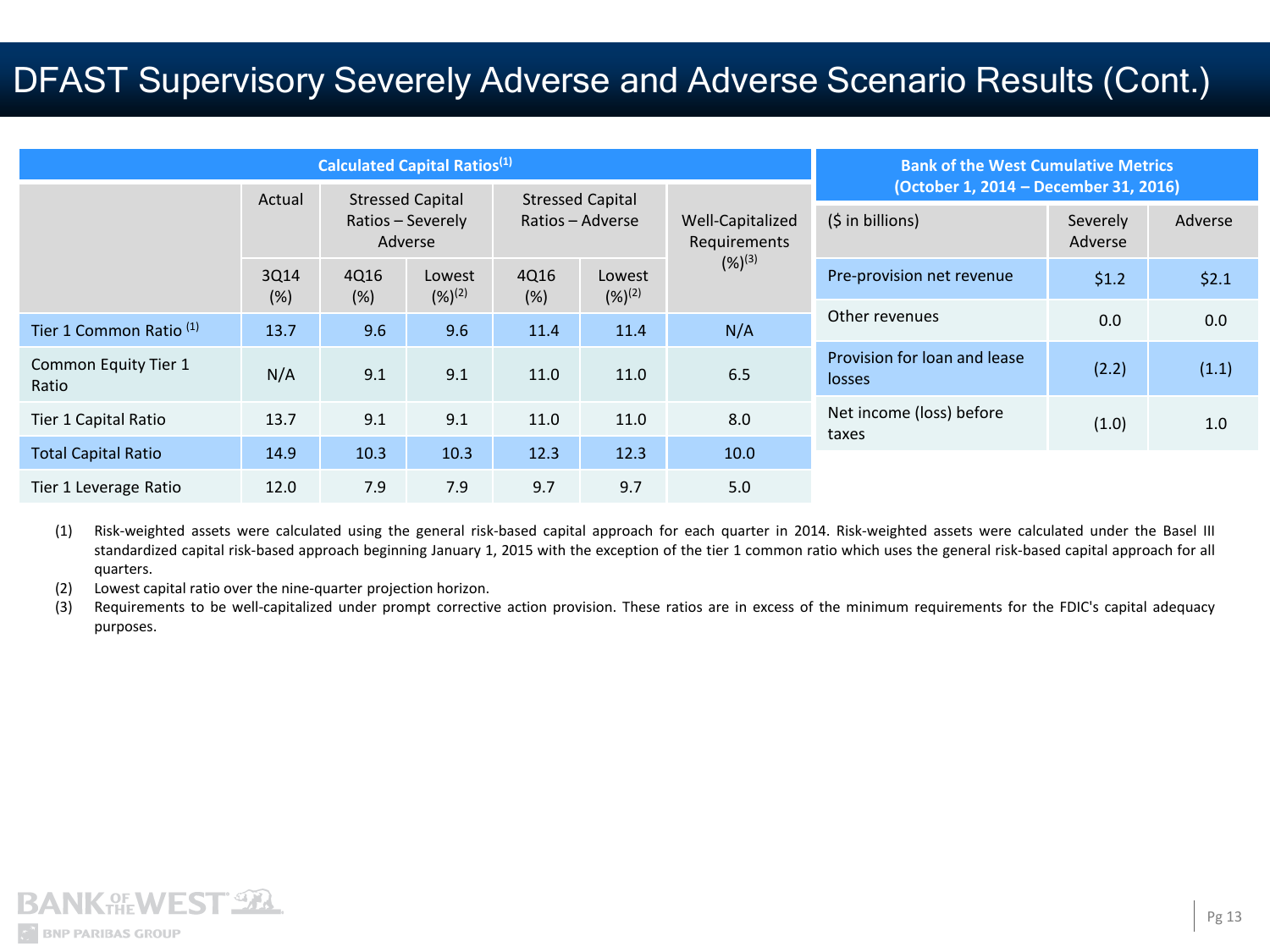## Most Significant Causes for Changes from Tier 1 Common to Common Equity Tier 1<sup>(1)</sup>

*(in Billions \$)*

**9 Quarter DFAST Results - 3Q14 Actual to 4Q16 Supervisory Adverse**



Note: Totals may not sum due to rounding

(1) Risk-weighted assets were calculated using the general risk-based capital approach for each quarter in 2014. Risk-weighted assets were calculated under the Basel III standardized capital risk-based approach beginning January 1, 2015 with the exception of the tier 1 common ratio which uses the general risk-based capital approach for all quarters.

(2) Consolidated tax rate assumed to be 40.6%.

(3) Quarterly dividends in the Public Disclosure equal the average quarterly dividends paid in 2014.

(4) Includes the combined impact of other changes to capital and tax related items not identified above.

(5) Includes changes in volume and mix of risk-weighted assets and new risk-weightings under Basel III.